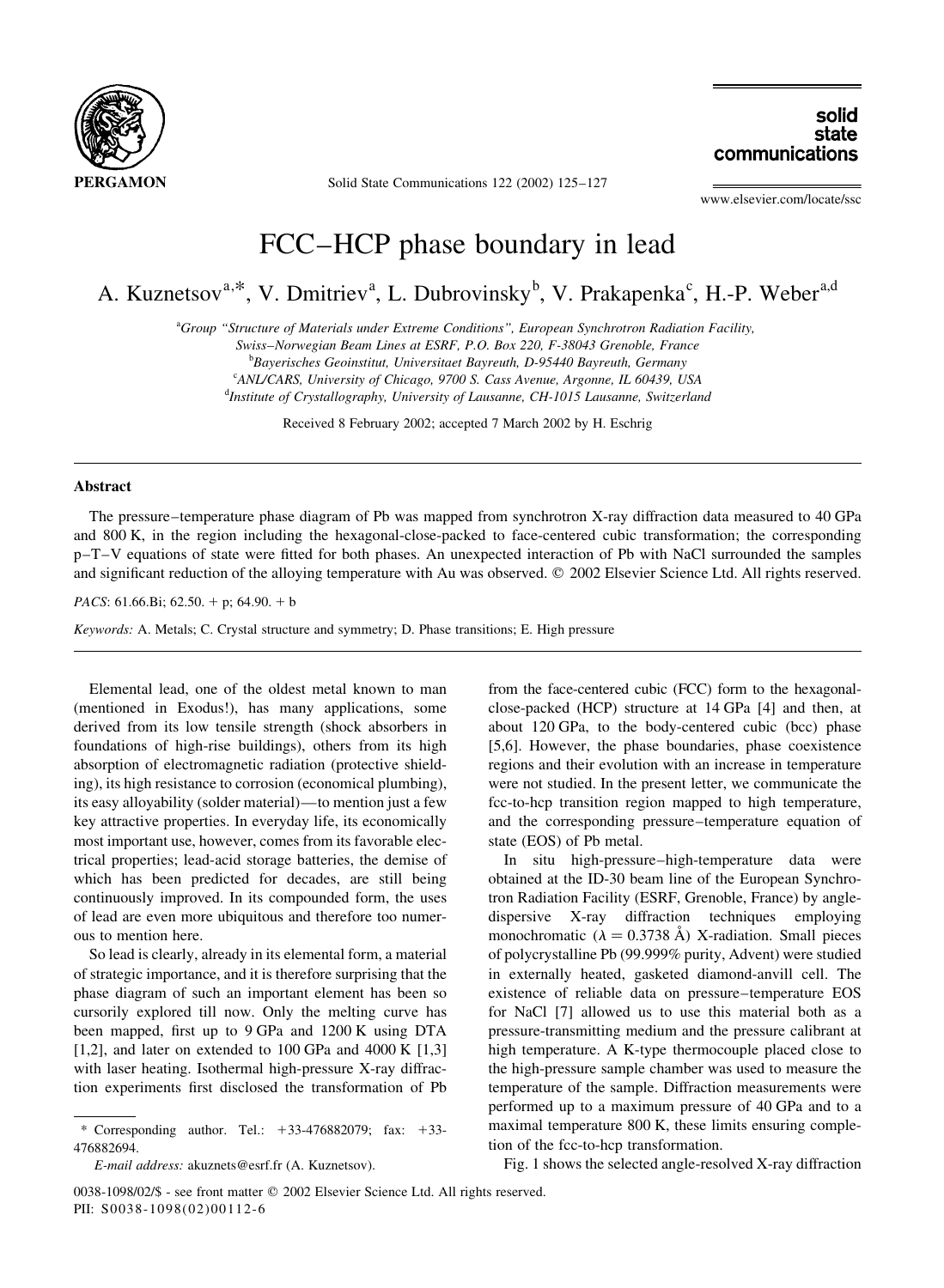

Fig. 1. Examples of high-pressure synchrotron radiation X-ray powder diffraction patterns of Pb metal in different phases at room temperature. \* denote fcc NaCl peaks.

patterns of lead up to 21 GPa at ambient temperature, covering the transition region. Room-temperature results are in good agreement with the previous reports of Refs. [5,6]. All peaks could be indexed with the fcc, hcp structures of Pb and the fcc NaCl structure. At room temperature, the onset of the phase transition from the fcc phase to the hcp phase takes place at a pressure of about 12.0 GPa, where at least two diffraction peaks of the hcp Pb, 100 and 101, which do not overlap with fcc peaks, are observed (Fig. 1). With increasing pressure, the intensities of the hcp lines increase and the fcc lines disappear. The fcc-to-hcp transition in Pb is very sluggish, both the fcc and hcp phases coexist up to a pressure of 20 GPa.

The existence of a large two-phase region, observed also in preceding experiments on Pb [8], is consistent with a small volume reduction,  $\Delta V/V$ , at the fcc-to-hcp transition (Table 1) and thus a small free energy difference,  $\Delta G$ , between fcc and hcp phases. The considerable difference

Table 1 Volume reduction at the fcc-to-hcp phase transition at different temperatures

|     |      |       | $T(K)$ $P(GPa)$ $V_{\text{fcc}}(\AA^3 \text{ mol}^{-1})$ $V_{\text{hcp}}(\AA^3 \text{ mol}^{-1})$ $\Delta V/V(\%)$ |      |
|-----|------|-------|--------------------------------------------------------------------------------------------------------------------|------|
| 296 | 13.1 | 25.12 | 24.84                                                                                                              | 1.02 |
| 402 | 13.9 | 25.14 | 24.92                                                                                                              | 0.89 |
| 469 | 12.6 | 25.26 | 25.06                                                                                                              | 0.77 |



Fig. 2. P-T phase diagram of lead. Compression: 1, fcc phase; 2, hcp; 3, two-phase mixture. Decompression: 4, fcc; 5, hcp. Shadowed is the two-phase region.

between  $\Delta G$  and the activation energy (barrier)  $G_M$  of the martensitic fcc-to-hcp transformation results in a kinetic hysteresis of the transformation and the existence of a large two-phase region [9].

Fig. 2 shows the results of diffraction experiments and shows the phase diagram of the lead in the pressure range covering the fcc-to-hcp transformation region. One can see that the two-phase pressure range decreases with temperature increase, in full agreement with the kinetic interpretation of its nature. The progressive decrease of  $\Delta V/V$  is characteristic for this pressure-induced transition with temperature increase (Table 1).

In order to obtain the  $p-T-V$  EOS for Pb, a series of isothermal equations of the Birch-Murnaghan form [10]:

$$
P(V,T) = \frac{3}{2}B(T)(v^{7/3} - v^{5/3})\left\{1 + \frac{3}{4}[B'(T) - 4](v^{2/3} - 1)\right\}
$$
\n(1)

with  $v = V_0(T)/V$ , were fitted to the experimental data. The incorporation of the temperature effect proceeds by the assumption of temperature dependence of the parameters of Eq. (1). First, the thermal expansion at ambient pressure should be taken into account:

$$
V_0(T) = V_0(T_0) \exp\left[\int_{T_0}^T \alpha(T) dT\right]
$$
  
=  $V_0(T_0) \exp\left[\int_{T_0}^T \left(\alpha_0 + \alpha_1 T + \alpha_2 T^2\right) dT\right]$   

$$
\approx V_0(T_0) \left(1 + \alpha_0 T + \frac{1}{2} \alpha_1 T^2 + \frac{1}{3} \alpha_2 T^3\right),
$$
 (2)

where  $\tau = (T - T_0)$  with  $T_0 = 296$  K. Then a simplest polynomial expansion in temperature can be applied to the bulk modulus  $B$  and its pressure derivative  $B'$ :

$$
B(T) = B_0 + \beta_1 \tau + \beta_2 \tau^2; \qquad B'(T) = B'_0 + \beta' \tau. \tag{3}
$$

Thus,  $V_0$ ,  $B_0$ ,  $B'_0$ ,  $\alpha_0$ ,  $\alpha_1$ ,  $\alpha_2$ ,  $\beta_1$ ,  $\beta_2$ ,  $\beta'$  are the fitted parameters. Table 2 summarizes the numerical results of the